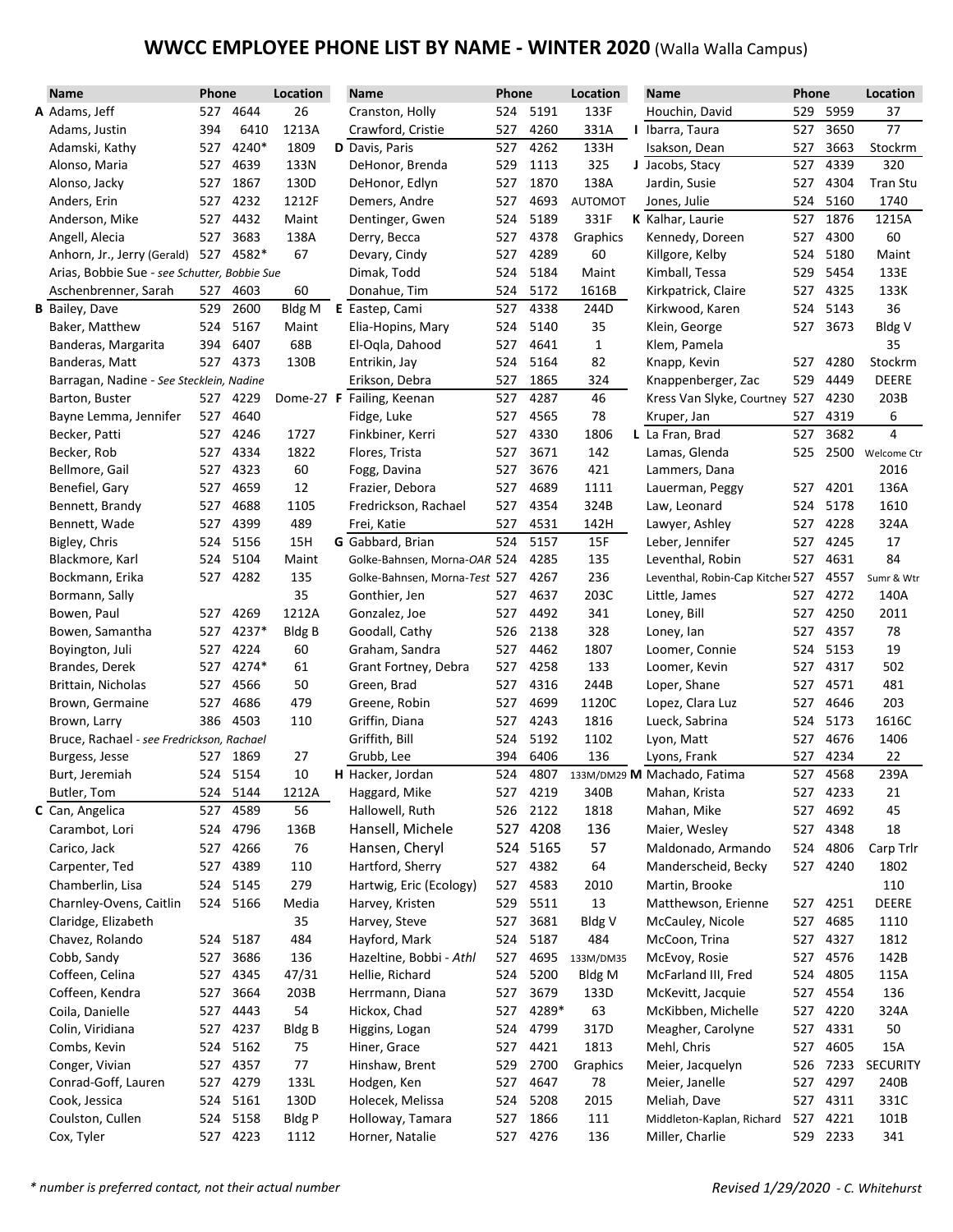# **WWCC EMPLOYEE PHONE LIST BY NAME - WINTER 2020** (Walla Walla Campus)

| Name                      | <b>Phone</b> |          | Location              | Name                             | Phone      |          | Location      | <b>Name</b> | Phone | Location |
|---------------------------|--------------|----------|-----------------------|----------------------------------|------------|----------|---------------|-------------|-------|----------|
| Miller, Rhonda            |              | 527 3659 | 1413                  | Speer, Chelsie                   | 524        | 5235     | Dome-39       |             |       |          |
| Miranda, Maggie           |              | 527 4275 | 130A                  | Speer, Justin                    | 527        | 4238     | Dome-26       |             |       |          |
| Moulton, Magdalena        |              | 524 4790 | 331B                  | Stacey, Matt                     | 527        | 4468     | 244C          |             |       |          |
| Moyer, Caley              |              | 527 4262 | 133G                  | Stahnke, Gwen                    | 527        | 4225     | 1206          |             |       |          |
| Murff, Jessica            | 527          | 4205     | 136                   | Stecklein, Nadine                | 527        | 4259     | 256D          |             |       |          |
| N Nally, Sherry           | 527          | 4201     | 136                   | Stegall, Lisa                    | 527        | 4284     | 135           |             |       |          |
| Norton, Dan               | 527          | 4569     | 334A                  | Stevenson, Cindy                 | 527        | 4332     | 9             |             |       |          |
| O Ortiz, Denise           | 527          | 4333     | 11                    | Stockdale, Dave                  | 524        | 5193     | 2008          |             |       |          |
| Owens, David              | 527          | 4425     | 8                     | Stone, Jennifer                  | 527        | 4237     | Bldg B        |             |       |          |
| P Pacheco, Ceana          | 524          | 5227     | 1103                  | Swan-Froese, Danielle            | 524        | 5170     | 1616A         |             |       |          |
| Palumbo, Mara             |              | 527 4267 | 236                   | Swanson, Cathi                   | 527        | 4575     | 55            |             |       |          |
| Parker, Logan             | 527          | 4326     |                       | 133R/Dm 29 T Taylor, Anna        | 527        | 1860     | Dome-32       |             |       |          |
| Paul, Michele             | 527          | 4356     | 327                   | Taylor, Jennifer                 | 527        | 4277     | 239           |             |       |          |
| Pearson, Susie            | 527          | 4265     | 25                    | Terjeson, Robin                  | 527        | 4278     | 41            |             |       |          |
| Peitersen, Jim            | 527          | 4601     | 5                     | Thomas, Jean                     | 529        | 5744     | 28            |             |       |          |
| Pemberton, Carolyn        | 527          | 4364     | 15E                   | Thonney, Jennifer                | 527        | 4489     | 110           |             |       |          |
| Peralez, Maisee           | 527          | 3672     | 142E                  | Toelke, Lana                     | 527        | 4242     | 1821          |             |       |          |
| Perez, Joel               | 524          | 5171     | 1611                  | Toon, Tim                        | 527        | 4307     | 15C           |             |       |          |
| Perez de Luengas, Jaenemy | 529          | 5744     | 28                    | Torres, Jesse                    | 527        | 4560     | 78            |             |       |          |
| Peterson, Lori            | 527          | 4202     | 136                   | Treinen, Kati                    | 527        | 4494     | Dome-28       |             |       |          |
| Phillips, Curtis          | 527          | 4296     | 32                    | V van Dyke, Pete                 | 527        | 4347     | 44            |             |       |          |
| Polson, Kerri             | 527          | 4264     | 136E                  | Van Slyke, John                  | 527        | 4493     | 2             |             |       |          |
| Price, Brandom            | 527          | 4248     | 1817                  | Vance, Brad                      | 527        | 3656     | 78            |             |       |          |
| Putnam, Brenda            | 529          | 5858     | 246                   | Vaughn, Jennifer                 | 527        | 4295     | 33            |             |       |          |
| Q Queen, Melissa          | 526          | 2120     | 217A                  | Velluzzi, Nick                   | 527        | 3685     | 51            |             |       |          |
| <b>R</b> Ramsey, Jerri    | 527          | 4274     | 62                    | Verwer, Ilona                    | 527        | 4244     | 1811          |             |       |          |
| Rasmussen, Lisa           | 527          | 1873     | 16B                   | Vining, Kristin                  | 524        | 5160     | 1740          |             |       |          |
| Ray, Jackie               | 527          | 4294     | 239C                  | W Walker, Brian                  | 527        | 1871     | 281           |             |       |          |
| Reiff, Michelle           | 527          | 4237     | <b>Bldg B</b>         | Walker, Cindy                    | 527        | 4809     | 1102          |             |       |          |
| Reinland, Jeff            | 527          | 4312     | Dome-37               | Watts, Johnny                    | 527        | 4318     | 480           |             |       |          |
| Remington, John - A & S   | 527          | 1866     | 111                   | Whitaker, Candace                | 526        | 2132     | 28            |             |       |          |
| Remington, John - TRIO    | 527          | 4217     | 133P                  | White, Amy                       | 527        | 4256     | 138A          |             |       |          |
| Richards, Craig           | 527          | 4558     | 217C                  | Whitehurst, Corinna              | 527        | 4293     | 239           |             |       |          |
| Richardson, Dennis        | 527          | 4584     | 1120D                 | Wilde, Michelle                  | 527        | 4204     | 136           |             |       |          |
| Rivera, Rosa              | 527          | 4638     | 133J                  | Williams, Ian                    | 527        | 4331*    |               |             |       |          |
| Robles, Miguel            | 527          | 3660     | 79                    | Williams, Jana Lu                | 527        | 4292     | 239B          |             |       |          |
| Rodriguez, Melissa        | 527          | 4650     | Welcome Ctr           | Williams, Lindsey                | 527        | 4635     | 1103          |             |       |          |
| Rood, Warren              |              |          | 527 4239 111/Graphics | Williams, Matt                   |            | 527 4696 | 1207          |             |       |          |
| Rostollan, Mike           |              | 529 5678 | D30/1208              | Williams, Wanda                  | 527        | 4306     | Dome-31       |             |       |          |
| Rotert, Ben               |              | 527 4315 | 133D                  | Willis, Sue                      | 524        | 4792     | 136D          |             |       |          |
| Russo, Ruth               |              | 524 5232 |                       | Wilson, Stephen                  | 394        | 9409     | 342           |             |       |          |
| Ruzicka, Vince            |              | 527 4351 | 258                   | Winnett, Andy                    | 529        | 1999     | <b>Bldg P</b> |             |       |          |
| S Sachs, Julianne         | 527          | 3662     | 15B                   | Wooster, Laura                   | 529        | 5553     | 101A          |             |       |          |
| Sampson, Jerry            |              | 527 4636 | 1120E                 | Worden, Jodi                     | 527        | 4561     | 58            |             |       |          |
| Sandoval, Norma           | 527          | 1864     | 133A                  |                                  | 527        | 4210     | 136           |             |       |          |
|                           | 527          | 4262     |                       | Wright, BreAnna<br>Y York, Caite |            | 3688     | 203B          |             |       |          |
| Schaeffer, Katrina        |              |          | 133                   |                                  | 527<br>527 | 4582     | 60            |             |       |          |
| Schnorr, Greg             |              | 524 5150 | 82                    | Young, Donna                     |            |          |               |             |       |          |
| Schoessler, Megan         |              | 527 4617 | 16C                   | Z Zabor, Dave                    | 527        | 4663     | Basement      |             |       |          |
| Schulz, Eric              |              | 527 4281 | 16A                   | Zaragoza, Rosa                   | 524        | 4808     | 203           |             |       |          |
| Schutter, Bobbie Sue      |              | 527 4543 | 133C                  |                                  |            |          |               |             |       |          |
| Shoemake, Steve           | 527          | 4643     | 42                    |                                  |            |          |               |             |       |          |
| Simmelink, Staci          | 527          | 4298     | 3                     |                                  |            |          |               |             |       |          |
| Simon, Tom                | 527          | 4690     | 303A                  |                                  |            |          |               |             |       |          |
| Sirmon, Tami              |              | 527 4645 | 30                    |                                  |            |          |               |             |       |          |
| Slepin, Joshua            | 527          | 4642     | 54A                   |                                  |            |          |               |             |       |          |
| Smith, Anthony            | 527          | 3658     | 40                    |                                  |            |          |               |             |       |          |
| Snell, Janet              | 527          | 4664     | 136                   |                                  |            |          |               |             |       |          |
| Sorensen, Chris           |              | 394 6400 | 43                    |                                  |            |          |               |             |       |          |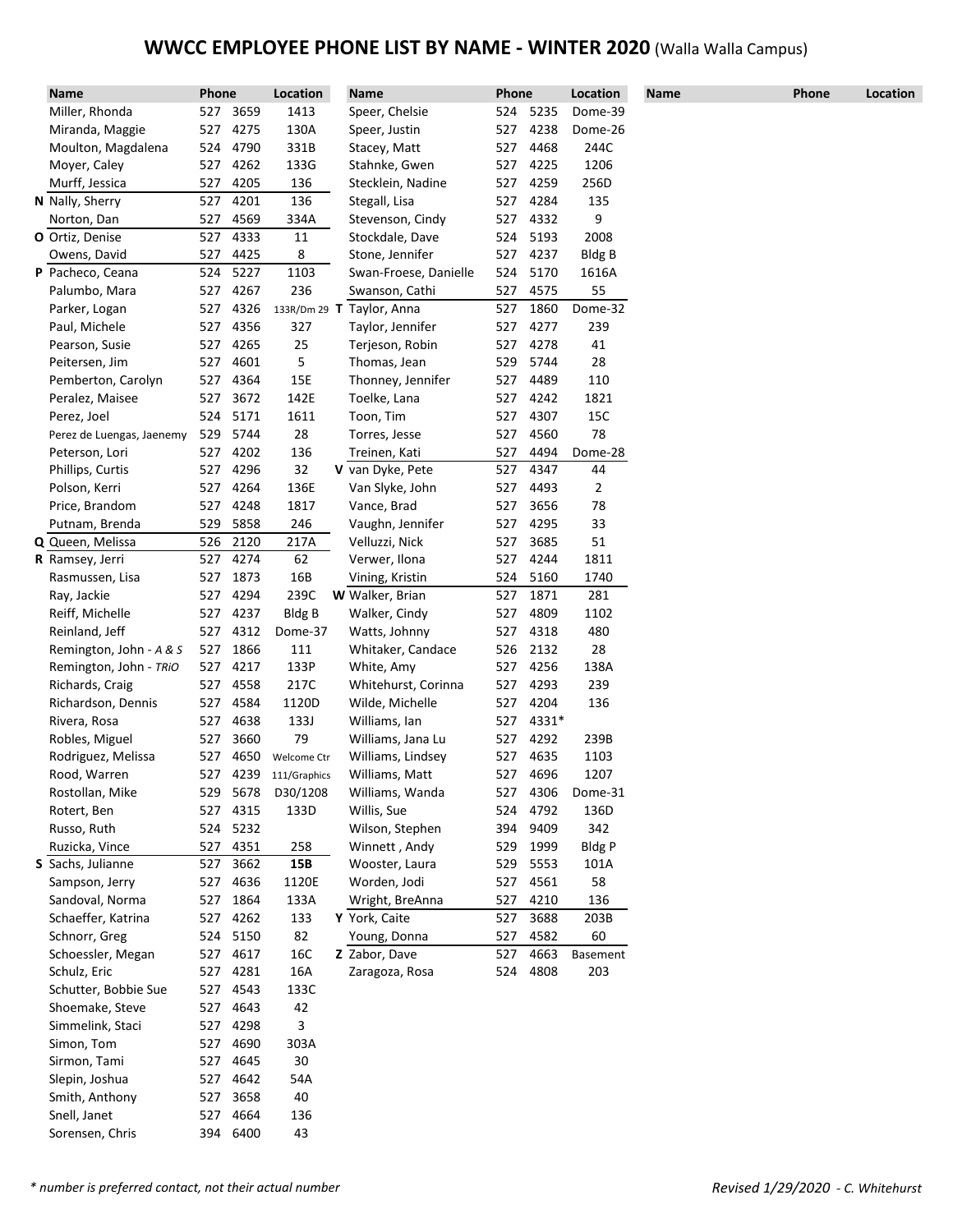**ADMINISTRATION** 

Peggy Lauerman, *Interim VP of Business Services* - 527-4201\* Tami Sirmon, *Lead for Child Care Aware* - 527-4645

### **ENROLLMENT SVCS & INSTITUTIONAL EFFECTIVENESS** (see Dept listing)

Dr. Nick Velluzzi, *VP of Enrollment Svcs & Inst Effectiveness* - 527-3685 Doretta(Sue) Westergard, *ECE & Parenting Education* Doreen Kennedy, *Administrative Assistant (also PT in HR)* - 527-4300 *Instr (Adjunct)* - 527-4237

### *EQUITY, DIVERSITY & INCLUSION (see Dept listing)* Catherine Wolpert, *Early Childhood Ed Instr (Adjunct)* - 527-4237

Margarita Banderas, *Director of Equity, Diversity & Inclusion* -394-6407

Jessica Cook, *Executive Director of the WWCC Foundation* - 524-5161 Dr. Cami Eastep, *HPER, HSS & Psychology Instructor* - 527-4338 Maggie Miranda, *Administrative Assistant 3* - 527-4275

### *HUMAN RESOURCES (see Dept listing)*

Sherry Hartford, *VP of Human Resources* - 527-4300\* *HUMAN AND SOCIAL SERVICES* Doreen Kennedy, *Admin Assistant (also PT in Enrollmnt Svcs)* -527-4300 Dr. Cami Eastep, *HPER, HSS & Psychology Instructor* - 527-4338

Cindy Devary, *Administrative Assistant* - 527-4289

Davina Fogg, Associate VP of Operations - 527-3676

### *STRATEGIC INITIATIVES, WORKFORCE EDUCATION, & OPERATIONS* Fred McFarland, *English Instructor (Adjunct)* - 424-4805

Jerry Anhorn, *Acting VP of Strategic Initiatives, Workforce Education* Denise Ortiz, *English Instructor* - 527-4333 Donna Young, *Administrative Asst to Dean of Workforce Ed* - 527-4582 John Remington, *English & Communications Instructor*

### ADMISSIONS & REGISTRAR see Enrollment Svcs

Dr. Richard Middleton-Kaplan, *Dean of Arts & Sciences, Criminal Justice,* Larry Brown, *Math Instructor (Adjunct)* - 386-4503 *Early Childhood & Parenting Ed, and Human & Social Svcs* - 527-4221 Scott Desomber, Math Instructor (Adjunct) - 386-9105 Tim Toon, *Assistant Dean of Arts & Sciences* - 527-4307 Laura Wooster, *Administrative Assistant 3* - 529-5553 *Navigator* - 527-4316

### *ARTS - PERFORMING ARTS & VISUAL ARTS* Jennifer Leber, *Math Instructor* - 527-4245

Lisa Rasmussen, *Division Chair & Art Instructor* - 527-1873 Chris Mehl, *Math Instructor* - 527-4605 Julie Jones, *Vocal Instructor* - 524-5160 Megan Schoessler, *Math Instructor* - 527-4617

Connie Loomer, *Communications Instructor (Adjunct)* - 524-5153 Eric Schulz, *Math Instructor* - 527-4281 Kevin Loomer, *Communications & Theatre Instructor* - 527-4317 Jennifer Thonney, *Math Instructor (Adjunct)* - 527-4489 John Remington, *Communications & English Instr (Adjunct)* -527-1866 Warren Rood, *Art Instructor (Adjunct, also PT in Graphics)* -527-4239 *SCIENCES* Tom Simon, *Music Instructor & Jazz Band Director* - 527-4690 Dr. Stephen Shoemake, *Division Chair & Biology Instr* - 527-4643 Kristin Vining, *Music Instructor (Adjunct)* - 524-5160 Dr. Ted Carpenter, *Biology & Chemistry Instr (Adjunct)* - 527-4389

Dr. Wesley Maier, *Criminal Justice Instructor* - 527-4348 Dr. Logan Higgins, *Microbiology Instructor* - 524-4799 Dr. Brooke Martin, *Criminal Justice, HSS & Sociology Instr (Adjunct)* - Mike Mahan, *Biology Instructor* - 527-4692

# *EARLY CHILDHOOD & PARENTING EDUCATION DIVISION* (BLDG B) Dr. Anthony Smith, *Physics & Astronomy Instructor* - 527-3658

Viridiana Colin, *Program Asst, Early Childhood & Parent Ed* -527-4237 Dr. Robin Terjeson, *Chemistry Instructor (Adjunct)* - 527-4278 Eiledon Mcclellan, *Project Coord, Early Learning Coalition -* 527-4453 Anna Taylor, *Nutrition Instructor (Adjunct)* - 527-1860

Doretha Frederickson, *Early Childhood Ed Instr (Adjunct) -* 527-4237 Jaenemy Perez de Luengas, *Child Care Aware - 529-5744*

*BUSINESS SERVICES (see Dept listing)* Michelle Reiff, *Early Childhood Ed Instructor (Adjunct)* -527-4237 Sherry Nally, *Administrative Assistant* - 527-4201 Jennifer Stone, *Parenting Education Instructor (Adjunct) -* 527-4237 Jean Thomas, *Child Care Aware* - 529-5744 Candace Whitaker, *Child Care Aware* - 526-2132

### *HEALTH, PHYSICAL EDUCATION, & RECREATION*

*FOUNDATION (see Dept listing)* Lisa Rasmussen, *Division Chair* - 527-1873 Justin Speer, *HPER Instructor* - 524-4238

Dr. Brooke Martin, *Criminal Justice, HSS & Sociology Instr (Adjunct)* - *INSTRUCTION* Dr. Curtis Phillips, *Human and Social Services Instr - 527-4296* Dr. Chad Hickox, *Provost / Executive VP* - 527-4289\* Craig Richards, *HSS Outreach & Practicum Coord* - 527-4558

### *HUMANITIES*

*OPERATIONS (see Dept listing)* David Owens, *Humanities Division Chair & English Instr* -527-4425 Sherry Nally, *Administrative Assistant* - 524-4201 Jennifer Bayne Lemma, *Philosophy Instructor* - 527-4640 Jesse Burgess, *Humanities Instructor* - 527-1869 *PRESIDENT'S OFFICE* Jeremiah Burt, *English Instructor* - 524-5154 Dr. Derek Brandes, *President* - 527-4274\* Dr. Dahood El-Oqla, *English Instructor* - 527-4641 Jerri Ramsey, *Executive Assistant* - 527-4274 Dr. Tamara Holloway, *English Instructor (Adjunct)* - 527-1866 Brad LaFran, *English & Literature Instructor* - 527-3682 *& Operations* - 527-4582\* Melissa Queen, *English Instr (Adjunct, also in eLearning)* -526-2120 *(Adjunct)* - 527-1866

### *MATHEMATICS*

ARTS & SCIENCES (Academic Education) Julianne Sachs, *Division Chair & Math Instructor* - 527-3662

Kristen Harvey, *Math Instructor* - 529-5511

Celina Coffeen, *Instr & Classroom Support Tech 3* - 527-4345 *CRIMINAL JUSTICE* Keenan Failing, *Instr & Classroom Support Tech 4* - 527-4287 Dr. Ruth Russo, *Chemistry & Nutrition Instructor* - 524-5232 Samantha Bowen, *Director* - 524-5142 Dr. Chris Sorensen, *Chemistry & Geology Instructor* - 394-6400 Dr. Peter van Dyke, *Biology Instructor* - 527-4347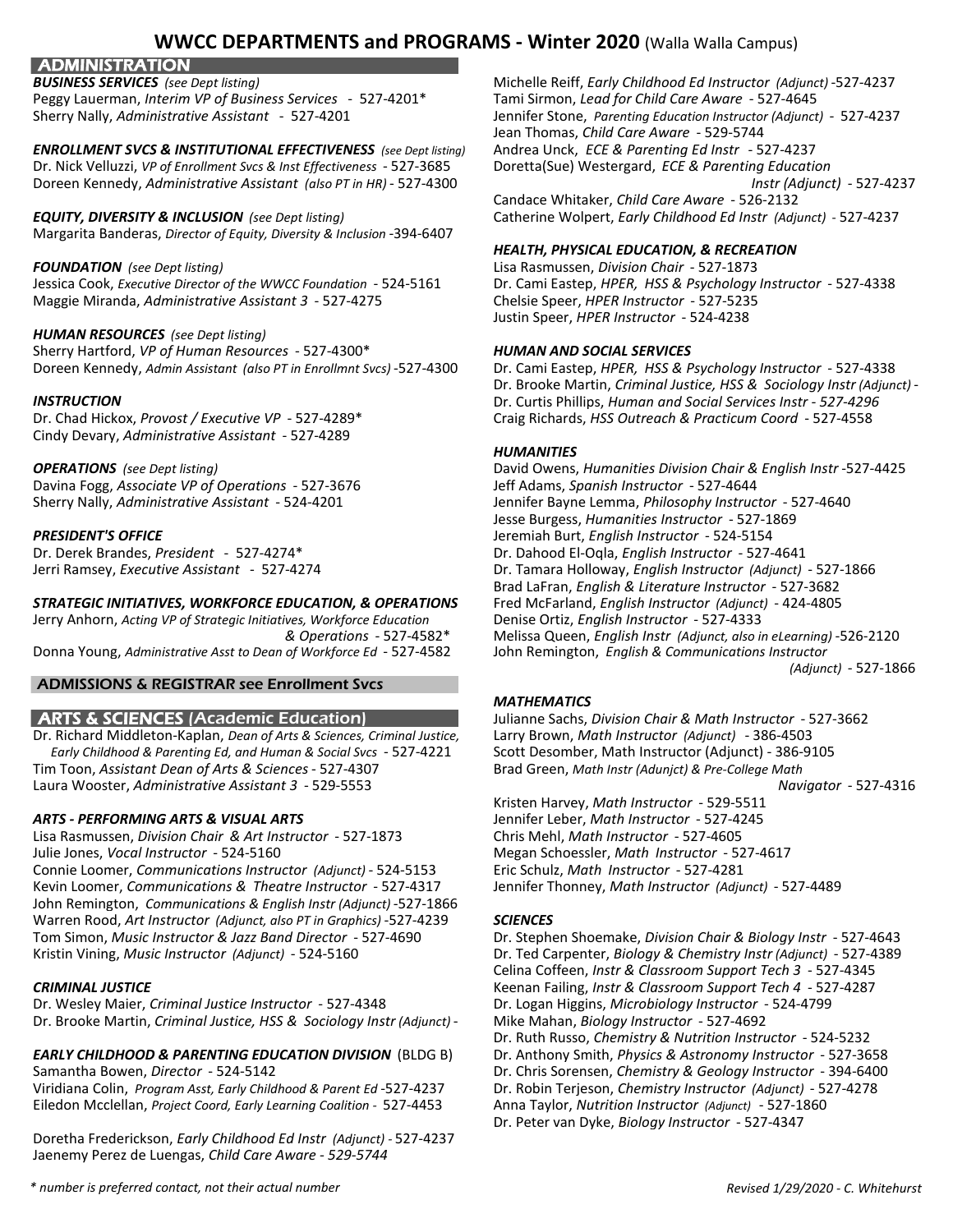### ARTS & SCIENCES continued

Dr. Jan Kruper, *Division Chair & Psychology Instr* - 527-4319 Sherry Nally, *Administrative Assistant* - 524-4201 Dr. Cami Eastep, *Psychology, HPER & HSS Instructor* - 527-4338 Debbie Frazier, *Economics Instr (also Ag Instr in WF Ed)* -527-4689 *SPECIAL FISCAL SERVICES* Dr. Brooke Martin, *Sociology, Criminal Justice, & HSS Instr (Adjunct)* - Lori Carambot, *Director* - 524-4796 Jim Peitersen, *American Studies, History & Political Sci Instr* - 527-4601 Dr. Curtis Phillips, *Human Svcs & Sociology Instructor - 527-4296 SWITCHBOARD* Dr. Staci Simmelink, *Psychology Instructor* - 527-4298 Business Services Staff - 522-2500 (DIAL 0) Dr. Cindy Stevenson, *Psychology Instructor* - 527-4332 John Van Slyke, *History & International Studies Instr* - 527-4493 COLLEGE STORE, see Business Services

Matt Stacey, *TLC Coordinator* - 527-4468

Buster Barton, *Head Coach-Rodeo* - 527-4229 *ALLIED HEALTH* Bobbi Hazeltine, *Head Coach-Women's Basketball* - 527-4495 Logan Parker, *Head Coach-Softball (also in Advising)* - 527-4326 *CAMPUS EVENTS* Mike Ciez, *Head Coach-Men's & Women's Golf -*Ben Rotert, *Head Coach-Men's Soccer* - 527-4315 **CATERING - 527-4589**<br>Justin Speer, *Head Coach-Baseball & HPER Instructor* - 527-4238 Jay Entrikin, *Director of Culinary Arts & Instructor* - 524-5164 Justin Speer, *Head Coach-Baseball & HPER Instructor* - 527-4238

Peggy Lauerman, *Interim VP of Business Services* - 524-4201\*

Sandy Cobb, *Accts Payable, Travel, and VISA (A-L)* - 527-3686 Danielle Coila, *Program Specialist* 2 - 527-4443 Michele Hansell, *Accts Payable, Travel, and VISA (M-Z)* - 527-4208 Nicholas Brittain, *Office Assistant 3 (PT)* - 527-4566 Jacquie McKevitt, *Motor Pool, Purchase Reqs & Fuel Receipts* -527-4554 Michelle Wilde, *Cashier* - 527-4204 *OUTREACH* BreAnna Wright, *Student Accounts* - 527-4210 Melissa Rodriguez, *Director of Outreach* - 527-4650

*BUDGET, GRANTS, & CONTRACTS* Lee Grubb, *Budget Accountant* - 394-6406 Jacquie McKevitt, Purchase Reqs, Fuel Receipts & Motor Pool -527-4554 **CORRECTIONS EDUCATION** Lori Peterson, *Financial Reporting* - 527-4202 Denise Kammers, *Dean of Corrections Ed-CRCC* - 543-5950 Janet Snell, *Grants & Contracts* - 527-4664 Brent Caulk, *Dean of Corrections Ed-WSP* - 526-6459

# **COLLEGE STORE** *(BOOKSTORE, WARRIOR'S LOCKER)* **e-LEARNING** *(located in the Library)*<br>Alecia Angell, *Bookstore Manager, Course Packet Contact* -527-3683 Lisa Chamberlin, *Director of eLearning* -524-5145 Alecia Angell, *Bookstore Manager, Course Packet Contact* -527-3683 Lisa Chamberlin, *Director of eLearning* - 524-5145

VACANT?, *Resale, College Cellars & Foundation Acct* -527-4694 Dr. Nick Velluzzi, *VP of Enrollment Svcs & Institutional* 

Kerri Polson, *Asst Director of Budget & Payroll* - 527-4264 Natalie Horner, *Payroll & Benefits Specialist* - 527-4276 Joshua Slepin, *Research Analyst* - 527-4642 Jessica Murff, *Payroll & Benefits Analyst* - 527-4205

*PURCHASING (SHIPPING & RECEIVING, COPIERS, MAIL, & STOCKROOM)* · *ENROLLMENT SERVICES* Kevin Knapp, *Purchasing Manager* - 527-4280 *· COMMUNITY ENGAGEMENT & CONTINUING EDUCATION* Dean Isakson, *Stockroom Attendant 3* - 527-3663 *· GRAPHICS & MEDIA SERVICES*

### *RISK MANAGEMENT*

*SOCIAL SCIENCES* Peggy Lauerman, *Interim VP of Business Services* - 524-4201\*

### *TUTORING & LEARNING CENTER* COMMUNICATIONS & MARKETING, see Enrollment Svcs

## COMMUNITY ENGAGEMENT & CONTINUING ED

 ATHLETICS/DIETRICH ACTIVITY CTR Jodi Worden, *Executive Director of Community Engagement*  Jeff Reinland, *Director of Athletics* - 527-4312 *& Continuing Education* - 527-4331\* Wanda Williams, *Program Coordinator* - 527-4306 Carolyne Meagher, *Office Assistant 3 (PT)* - 527-4331

Jordan Hacker, *Head Coach-Women's Soccer* - 527-4807 Angelica Can, *Program Specialist 2 (also Catering/Events)* - 527-4589

Jeff Reinland, *Head Coach* -*Men's Basketball* - 527-4312 Angelica Can, *Program Specialist 2 (also Allied Health/Catering)*

Chelsie Speer, *Head Coach-Volleyball & HPER Instructor* -524-5235 Angelica Can, *Prog Specialist 2 (also Allied Health/Events)* -527-4589 James Little, *Catering Chef & Manager* - 527-4272 BUSINESS SERVICES Ian Williams, *Catering Chef & Manager* - 527-4331\*

### Sherry Nally, *Administrative Assistant* - 524-4201 *CONTINUING EDUCATION - Includes Quest, Community Education, Kids College, Ed2Go Online, Leadership Walla Walla, Contract Classes,*

*ACCOUNTING and Nonprofit and Community Learning Center (NCLC)*

Glenda Lamas, *Welcome Center Coordinator* - 525-2500

### Sue Willis, *Executive Director of Budget & Finance* - 524-4792 CONTINUING ED & CAMPUS EVENTS, see Comm Engagemnt

 Rachael Lawry, *Administrative Asst 3* - 524-7667 **CAMPUS SECURITY, see Operations Dept** Carol Fitzgerald, *Asst Dean of Corrections Ed-WSP* - 526-6432

Amy White, *Retail Clerk Lead* - 527-4256 Brian Walker, *Instructional Designer / LMS Helpdesk* - 527-1871 Edlyn DeHonor, *Retail Specialist* - 527-1870 Melissa Queen, *Faculty Instr Technologist (also in A & S)* -526-2120

### *FOUNDATION ACCOUNTING & RESALE 042* ENROLLMENT SVCS & INSTITUTIONAL EFFECTIVENESS

*Effectiveness* - 527-3685

*PAYROLL* Doreen Kennedy, *Administrative Asst (also PT in HR)* - 527-4300<br>Kerri Polson, Asst Director of Budget & Payroll - 527-4264 Cathi Swanson, Administrative Asst *(PT)* - 527-4575

### *FOR MORE INFORMATION, SEE INDIVIDUAL DEPARTMENTS FOR:*

- 
- 
-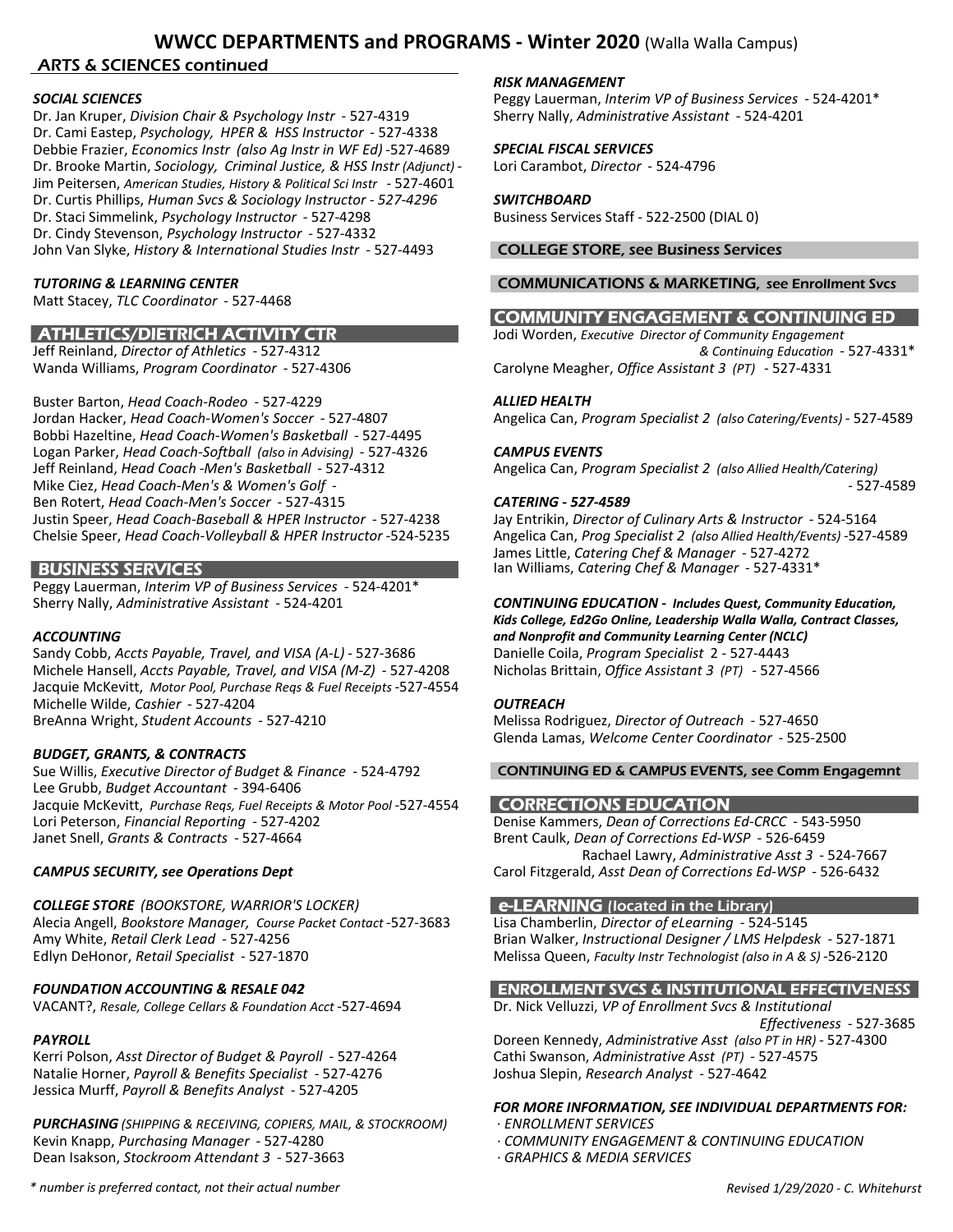### ENROLLMENT SERVICES

Tessa Kimball, *Assistant Dean of Enrollment Services* - 529-5454 NURSING EDUCATION DIVISION (BLDG E)

Maisee Peralez, *Assistant Director* - 527-3672 Katie Frei, *Program Coordinator* - 527-4531 Brian McElroy, *Financial Aid Asst (also on CLK Campus)* - 758-1703 Patti Becker, *Nursing Instructor (Skills Practice Lab)* - 527-4246 Rosie Mc Evoy, *Financial Aid Specialist* - 527-4576 Rob Becker, *Level II Lead & Nursing Instructor* - 527-4334

### *OFFICE OF ADMISSIONS & REGISTRAR (OAR) / TESTING* Diana Griffin, *Nursing Instructor* - 527-4243

Erika Bockmann, *Asst Director of Admissions/Registrar* - 527-4282 Ruth Hallowell, *Nursing Instructor* - 526-2122 Morna Golke-Bahnsen, *Program Asst (also PT in Testing Ctr)* -527-4285 Shauna Brunea, *Program Coordinator* - 527-4630 Trina McCoon, *Nursing Instructor* - 527-4327 Taura Ibarra, *Program Specialist 3 (also PT in IT)* - 527-3650 Mara Palumbo, *Program Specialist 2 for Testing* - 527-4267 Brandon Price, *Nursing Instructor* - 527-4248 Lisa Stegall, *Program Specialist 3* - 527-4284 Lana Toelke, *Nursing Instructor* - 527-4242

### EARLY CHILDHOOD & PARENTING ED, see Arts & Sciences **OPERATIONS**

Margarita Banderas, *Director of Equity, Diversity & Inclusion* -394-6407

### FOUNDATION OFFICE

Jessica Cook, *Executive Director of the WWCC Foundation* - 524-5161 *CUSTODIAL* Maggie Miranda, *Administrative Assistant 3* - 527-4275 *Custodial Office* - 524-5187 Jacky Alonso, *Development Coordinator* - 527-1867 Adam Andreassen, *Custodian 2* Matt Banderas, *Development Specialist* - 527-4373 Bill Baker, *Custodian 2*

### **GRAPHICS & MEDIA SERVICES**

Brent Hinshaw, *Graphic Designer Supervisor* - 529-2700 Becca Derry, *Graphic Designer* - 527-4378 **Echo Giesen**, *Custodian 2* Echo Giesen, *Custodian 2* Warren Rood, *Graphic Designer (also PT A & S Instructor) - 527-4239* Mark Hayford, *Custodian 2*

Caitlin Charnley-Ovens, *Media Technician Senior* - 524-5166 Darrell Wilbur, *Custodian 2*

### HEALTH SCIENCE EDUCATION, see Nursing Education *GROUNDS & NURSERY*

Sherry Hartford, *VP of Human Resources* - 527-4300\* Doreen Kennedy, *Admin Assistant (also PT in Enrollmnt Svcs)* -527-4300 Patrick Mackler, *Grounds and Nursery Specialist 2* Juli Boyington, HR Consultant Assistant 2 - 527-4224 Sarah Aschenbrenner, *HR Consultant Assistant 2* - 527-4603 Gail Bellmore, *HR Consultant 4* - 527-4323 *MAINTENANCE*

### INSTITUTIONAL EFFECTIVENESS, see Enrollment Svcs & ... Wade Bennett, *Maintenance Mechanic 2* - 527-4399

### INTERNATIONAL PROGRAMS, see Workforce Education Kelby Killgore, *Maintenance Mechanic 3* - 524-5180

### LIBRARY SERVICES

Jackie Ray, *Director of Library Services* - 527-4294 *TECHNOLOGY SERVICES* Janelle Meier, *Cataloging & Technical Services* - 527-4297 Luke Fidge, *Assistant Director of IT Services* - 527-4565 Jenny Taylor, *Access Services Lead* - 527-4277 Jack Carico, *Application Development/Journey* - 527-4266 Corinna Whitehurst, *Business Operations Lead* - 527-4293

### MAIL, see PURCHASING in Business Services Ian Loney, *IT Customer Support/Entry* - x4677

Kathy Adamski, *Dean of Nursing Education* - 527-4240\* *FINANCIAL AID* Becky Manderscheid, *Program Specialist 2* - 527-4240

Trista Flores, *Program Coordinator* - 527-3671 Kerri Finkbiner, *Nursing Assistant Coordinator* - 527-4330

Sandra Graham, *Nursing Instructor* - 527-4462

Davina Fogg, *Associate VP of Operations* - 527-3676 EQUITY, DIVERSITY & INCLUSION Sherry Nally, *Administrative Assistant* - 524-4201

Shane Loper, *Exec Dir of Facility Svcs/Capital Projects* - 527-4571 Johnny Watts, *Assistant Director of Facility Svcs* - 527-4318 FACILITY SERVICES, see Operations Germaine Brown, *Administrative Assistant 3* - 527-4686

### FINANCIAL AID, see Enrollment Svcs *CAMPUS SECURITY & ENVIRONMENTAL HEALTH AND SAFETY*

Jacquelyn Meier, *Director of Campus Security & EHS* -526-7233(SAFE)

Matthew Baker, *Maintenance Custodian - 524-5167* Robert Davis, *Custodian 2* **GRAPHICS** David Diaz-Alvarado, *Custodian 3*<br>Brent Hinshaw, *Graphic Designer Supervisor* - 529-2700 **1998** Nicholas Elgin, *Custodian 2* Rigoberto Ortiz-Lopez, *Custodian 2 MEDIA SERVICES* Leonardo Pedroza, *Custodian 2*

*Grounds Office -* 524-5167 **HUMAN RESOURCES** Ray Warnberg, *Grounds and Nursery Supervisor 4*<br>Sherry Hartford, *VP of Human Resources* - 527-4300\* George Klein, *Grounds and Nursery Specialist 3* 

Michael Anderson, *Maintenance Mechanic 4* - 527-4432 Todd Dimak, *Maintenance Mechanic 1* - 524-5184 Karl Blackmore, *Maintenance Mechanic 2 - 524-5204*

Kevin Combs, *Executive Director of Technology Services* -524-5162 Jana Lu Williams, *Faculty Librarian* - 527-4292 Ken Hodgen, *Network Telecommunications/Journey* - 527-4647 Taura Ibarra, *Program Specialist 3 (also PT in OAR)* - 527-3650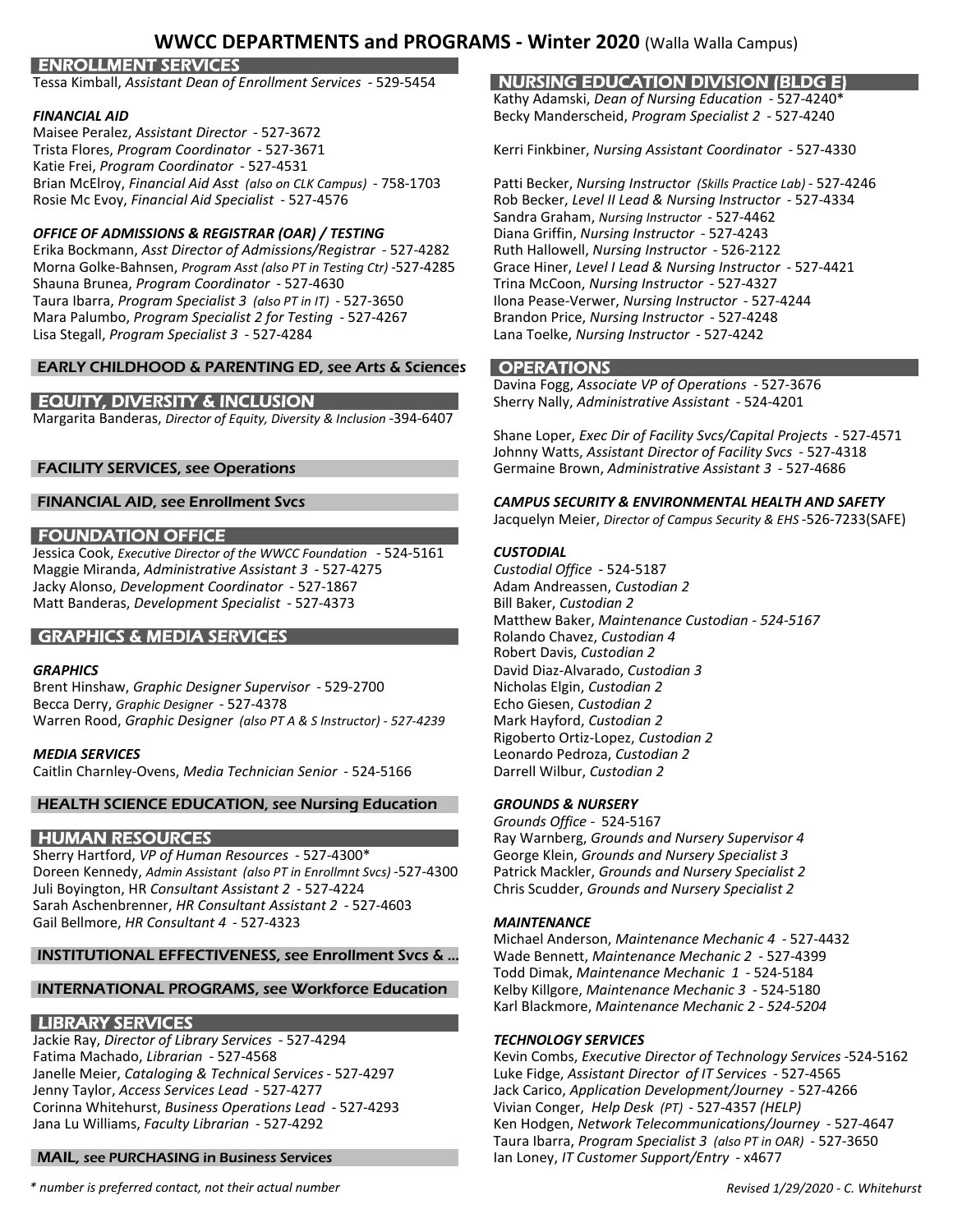### OPERATIONS continued

Brenda Putnam, *Computer Lab Supervisor (PT)* - 529-5858 Miguel Robles, *IT Systems Administration/Journey* - 527-3660 Kendra Coffeen, *CAP & ELA Instructor (Adjunct)* - 527-3664 Jesse Torres, *IT Customer Support/Entry* - 527-4560 Zoe Lindsay, *I-BEST/ELA Instr -Summer Qtr (Adjunct, also in ECE) -* Brad Vance, *Network & Telecommunications/Entry* - 527-3656 Dave Zabor, *Network & Telecomm/Entry (also PT in Maint) - 527-4663 FIRST YEAR EXPERIENCE, see also FYE in Student Success Ctr*

### SECURITY (and SAFETY), see Operations, Campus Security Mary Elia-Hopkins, *FYE Instructor* - 524-5140

SHIPPING & RECEIVING, see PURCHASING in Business Svcs *HIGH SCHOOL PROGRAMS/AEP (HS Completion and Underage Enrollmnt)*

### STOCKROOM, see PURCHASING in Business Services

**STUDENT LIFE** *I-BEST PROGRAM*<br>Chad Miltenberger, *Dean of Clarkston Campus* - 758-1711 *I*-BEST PROGRAM Nadine Stecklein, *Director of Student Life* - 527-4259 Vince Ruzicka, *Asst Director of Student Activities & Engagement* -527-4351 *INTENSIVE ENGLISH LANGUAGE PROGRAM (IELP)*

### **STUDENT SUCCESS**

Debra Erikson, *Assistant Dean of Student Success* - 527-1865 *NAVIGATORS* Katrina Schaeffer, *Secretary Senior* - 527-4262 Jen Gonthier, *Educational and Career Navigator* - 527-4637

*ADVISING AND COUNSELING CENTER (BLDG D, room 133) PRE-COLLEGE DIVISION* Diana Herrmann, Assistant Director of Advising - 527-3679 Karen Kirkwood, Lead & Instructor - 524-5143<br>Holly Cranston, Advisor & Opportunity Grant Coord - 524-5191 Jesse Burgess, Transitional Studies/Humanities Instr Holly Cranston, *Advisor & Opportunity Grant Coord* - 524-5191 Paris Davis, *Counselor* - 527-4262 Jordan Hacker, *Completion Coach (also in Athletics)* - 524-4807 TRIO - **STUDENT SUPPORT SERVICES** Bobbi Hazeltine, *First Year Experience Coord (also in Athletics)* -527-4495 Lauren Conrad Goff, *Director of TRiO SSS* - 527-4279 Caley Moyer, *Counselor* - 527-4262 Claire Kirkpatrick, *Assistant Director of TRiO SSS* - 527-4325 Logan Parker, *Academic Advisor (also in Athletics)* - 527-4326 Debra Grant Fortney, *Secretary Senior, TRiO SSS* - 527-4258 Ben Rotert, *Running Start Coord (also in Athletics)* - 527-4315

*OPPORTUNITY GRANT (BLDG D, room 133)* Holly Cranston, *Coordinator & Academic Advisor* - 524-5191 TUTORING & LEARNING CTR, see Arts & Sciences

*TRANSFER CENTER (BLDG D, room 133)* Diana Herrmann *(also Asst Director of Advising)* - 527-3679 *CO-LOCATORS (offices in WEC Bldg)*

Norma Sandoval, *Program Coordinator* - 527-1864

### TESTING CENTER, see Enrollment Services

Susie Jardin, *Secretary Senior* - 527-4304 Clara Luz Lopez, *Office Assistant 3* - 527-4646 *NAVIGATORS*

Kendra Coffeen, *CAP & ELA Instructor (Adjunct)* - 527-3664 VACANT - *ABAWD Navigator* - David Houchin, *High School 21+ Math Instructor* - 529-5959

*ELA-English Language Acquisition* 

Karen Kirkwood, *FYE Lead & Instructor* - 524-5143 **PAYROLL, see Business Services** Bobbi Hazeltine, *FYE Coordinator (also in Athletics)* - 527-4495 Gary Benefiel, *FYE Instructor (Adjunct)* - 527-4659

Brian Gabbard, *HS Programs/Trans Studies Instr* - 524-5157

Chad Miltenberger, *Dean of Clarkston Campus* - 758-1711 Zoe Lindsay, *I-BEST/ELA Instr -Summer Qtr (Adjunct, also in ECE) -*

Kendra Coffeen, *CAP & ELA Instructor (Adjunct)* - 527-3664

Maria Alonso, *TRiO Advisor, TRiO SSS* -527-4639 *DISABILITY SUPPORT SERVICES (BLDG D, room 133)* John Remington, *Career and Academic Transfer Coach,* Bobbie Sue Schutter, *Coordinator* - 527-4543 *TRiO SSS* -527-4217 Rosa Rivera, *Student Retention Specialist , TRiO SSS* -527-4638

*TRiO - STUDENT SUPPORT SERVICES see TRiO Dept* WATER & ENVIRONMENTAL CTR (BLDG R) Dave Stockdale, *Director of WEC & Workforce Initiatives* -524-5193

Confederated Tribes of the Umatilla Indian Reservation *(Dept of VETERANS SUPPORT SERVICES (BLDG D, room 133) Natural Resources/Fisheries/Habitat Prog)* -524-5224 Unibest International Office & Water Quality Lab - 524-5233 TECHNOLOGY SERVICES, see Operations Walla Walla Watershed Mgmt Partnership, *Director* - 524-5217 WA State Dept of Ecology *(Field office) ,* Eric Hartwig - 527-2010

### WORKFORCE EDUCATION SERVICES (BLDG J)

**TRANSITIONAL STUDIES**<br>Susie Pearson, *Dean of Transitional Studies* - 527-4265 Rachael Fredrickson, *Secretary Senior (also supports WF Progs)* -52 Susie Pearson, *Dean of Transitional Studies* - 527-4265 Rachael Fredrickson, *Secretary Senior (also supports WF Progs)* -*527-4354*

Rosa Zaragoza, *Program Coordinator* - 524-4808 Cristie Crawford, *BAS Educational and Career Navigator* - 527-4260 Gwen Dentinger, *Educational and Career Nav-Perkins/BFET* -524-5189 *Career & Academic Prep Division* Dave Meliah, *Educational & Career Navigator for BFET* - 527-4311 Jennifer Vaughn, *Lead & ABE Instructor* - 527-4295 Magdalena Moulton, *Educ & Career Navigator, Workforce Ed-* 524-4790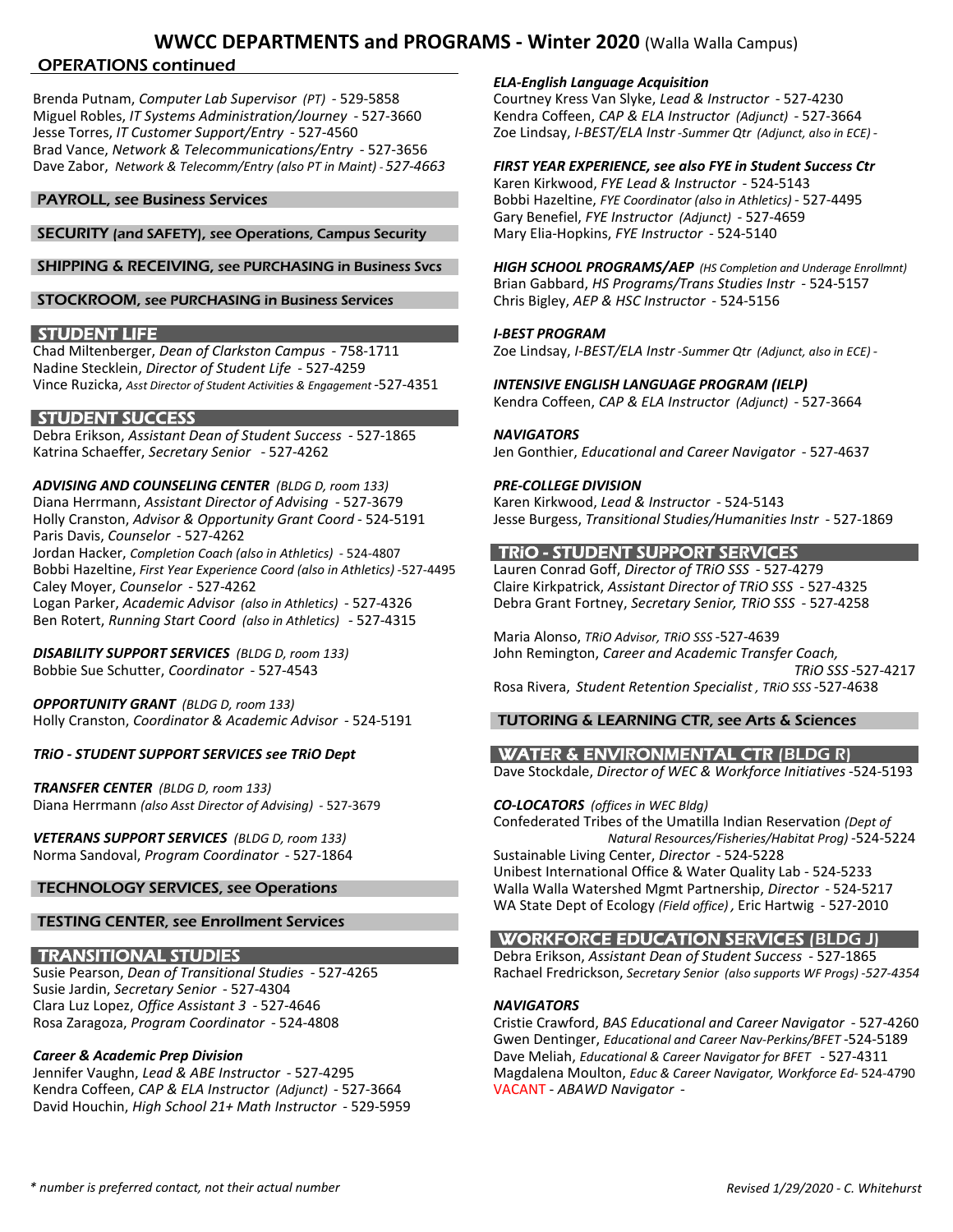# WORKFORCE EDUCATION SERVICES continued

# **WORKER RETRAINING, BASIC FOOD EMPLOYMENT & COMPUTER SCIENCE** (BLDG F)<br>**TRAINING (BFET) and WORKFIRST STAFF** BERNING BETTER SECTED BESTAFF

Brenda DeHonor, *Prog Assistant for Worker Retraining* -529-1113 Robin Greene, *Computer Technology Instructor* - 527-4699 Gwen Dentinger, *Educ and Career Nav-Perkins/BFET* -524-5189 Dennis Richardson, *Graphic Design & Comp Tech Instr* - 527-4584<br>Cathy Goodall, *Data Specialist for BFET/Workfirst/Worker Retr* - 526-2138 Jerry Sampson, *Compu* Cathy Goodall, *Data Specialist for BFET/Workfirst/Worker Retr* - 526-2138 Magdalena Moulton, *Educ & Career Navigator, Workforce Ed-* 524-4790

### *PERKINS GRANT see Workforce Ed & Trades, Perkins Program* Jay Entrikin, *Director of Culinary Arts & Instructor* - 524-5164

### WORKFORCE EDUCATION & TRADES

Cindy Walker, *Dean of Workforce Education -* 527-4809 *DIESEL TECHNOLOGY* (BLDG M) Donna Young, *Administrative Asst to Dean of Workforce Ed* - 527-4582 Dave Bailey, *Lead & Equipment Mechanics Instructor* - 529-2600 Melissa Holecek, *Workforce Community Relations Coord* - 524-5208 Erienne Matthewson, *Secretary Senior* - 527-4251

### *AGRICULTURE PROGRAMS* (BLDG F)

Matt Williams, *Faculty Lead/ Plant & Soil Science Instr* - 527-4696 *ENERGY SYSTEMS TECHNOLOGY* (BLDG J) Brandy Bennett, *Secretary Senior* - 527-4688 Rhonda Miller, *Secretary Senior* - 527-3659 Tyler Cox, *Animal Science Instr* - 527-4223 Joe Gonzalez, *Electrical & Wind Technology Instr* - 527-4492 Debbie Frazier, *Agriculture/Economics Instr* - 527-4689 Charlie Miller, *Electrical Instructor* - 529-2233<br>Gwen Stahnke, Ag Chemistry/Turf Mgmt Instr - 527-4225 Stephen Wilson, *Energy Systems Technology In* 

### *AG & NATURAL RESOURCE CENTER OF EXCELLENCE* (BLDG F) *ENGINEERING TECHNOLOGY* (BLDG R)

Lindsey Williams, *Director of Ag & Natural Res Ctr of Excel-527-4635* Tom Butler, *Engineering Technology Instructor* - 524-5144 *Ceana Pacheco, Coordinator - 524-5227*

### *BACHELOR OF APPLIED SCIENCE PROGRAMS (BAS)*

 *Includes BAS in Applied Management and Entrepreneurship (AME) INTERNATIONAL PROGRAMS* (BLDG D)  *and BAS in Agricultural Systems (AS)* Cheryl Hansen, *Director of International Programs -* 524-5165 Brandy Bennett, *Secretary Senior* - 527-4688 Cristie Crawford, *Advisor*/*Contact for AME & AS Degree Info* -527-4260 *JOHN DEERE* (BLDG P) Erin Anders, *Instructor/AS Program* - 527-4232 Andy Winnett, *Director* - 529-1999 Justin Adams, *Instructor/AME Program - 394-6410* Erienne Matthewson, *Secretary Senior* - 527-4251

Brandy Bennett, *Secretary Senior* - 527-4688 Frank Lyons, *Accounting Instructor* - 527-4234 *PERKINS PROGRAM* Krista Mahan, *Office Technology Instructor* - 527-4233 Laurie Kalhar, *Perkins Program Coordinator* - 527-1876 Nicole McCauley, *Business Education Instructor* - 527-4685

Erienne Matthewson, *Secretary Senior* - 527-4251 Erienne Matthewson, *Secretary Senior* - 527-4251 Armando Maldonado, *Carpentry Instructor* - 524-4806

*COLLISION REPAIR* (BLDG J) Brandy Bennett, *Secretary Senior* - 527-4688 Dan Norton, *Collision Repair Instructor* - 527-4569

Erienne Matthewson, Secretary Senior - 527-4251 Steve Harvey, *CDL Instructor* - 527-3681

Rachael Fredrickson, *Secretary Senior (also supports WES)* -*527-4354* Ashley Lawyer, *Cosmetology Instructor* - 527-4228 Michelle McKibben, *Cosmetology Instructor* - 527-4220 Michele Paul, *Instr & Classroom Support Tech* - 527-4356

*TRAINING (BFET) and WORKFIRST STAFF* Brandy Bennett, *Secretary Senior* - 527-4688

### *CULINARY ARTS* (BLDG D) *f or Catering, see Community Engagement*

Rachael Fredrickson, *Secretary Senior (also supports WES)* -*527-4354 CO-LOCATOR* Robin Leventhal, *Culinary Arts Instructor* - 527-4631 WA State Health Care Authority, Candace Seely *(Rm 320)* -527-3674 *also Capstone Kitchen (Summer & Winter Qtrs)* - 527-4557 Greg Schnorr, *Culinary Arts Instructor* - 524-5150

Richard Hellie, *Instructor* - 524-5200

Gwen Stahnke, *Ag Chemistry/Turf Mgmt Instr* - 527-4225 Stephen Wilson, *Energy Systems Technology Instr* - 394-6409

### *ENOLOGY & VITICULTURE CENTER* **/***COLLEGE CELLARS* (BLDG T)

*AUTOMOTIVE REPAIR TECHNOLOGY* (BLDG U) Tim Donahue, *Director of Winemaking / Enology Instr* - 524-5172 Rhonda Miller, *Secretary Senior* - 527-3659 Joel Perez, *Director of Viticulture / Vineyard Manager* - 524-5171<br>Andre Demers, Auto Technology Instructor - 527-4693 Leonard Law, Instruction & Classroom Support Tech - 524-5 Andre Demers, *Auto Technology Instructor* - 527-4693 Leonard Law, *Instruction & Classroom Support Tech* - 524-5178 Matt Lyon, *Auto Technology Instructor* - 527-4676 Sabrina Lueck, *Wine Marketing Mgr / Enology Instr* - 524-5173 Danielle Swan-Froese, *Program Coord / Office Manager* -524-5170

Cullen Coulston, *JD Agricultural Technology Instructor* - 524-5158 *BUSINESS MANAGEMENT* Zac Knappenberger, *JD Agricultural Technology Instr* -529-4449

Mike Rostollan, *Business Admin Instructor* - 529-5678 *TRADE PROGRAMS (see individual programs for Auto Repair, Carpentry, Collision Repair, CDL, Diesel, Energy Systems, & Welding) CARPENTRY* Andy Winnett, *Director* - 529-1999

*TURF MANAGEMENT* (BLDG F) Rhonda Miller, *Secretary Senior* - 527-3659 Gwen Stahnke, *Ag Chemistry/Turf Mgmt Instructor* - 527-4225

*WELDING* (BLDG J) **COMMERCIAL TRUCK DRIVING** (BLDG V) Rachael Fredrickson, *Secretary Senior (also supports WES)* -527-4354<br>
Erienne Matthewson, *Secretary Senior* - 527-4251 Mike Haggard, *Instructor* - 527-4219

### *WORKFORCE INITIATIVES*

*COSMETOLOGY* (BLDG J) Dave Stockdale, *Director of WEC & Workforce Initiatives* -524-5193